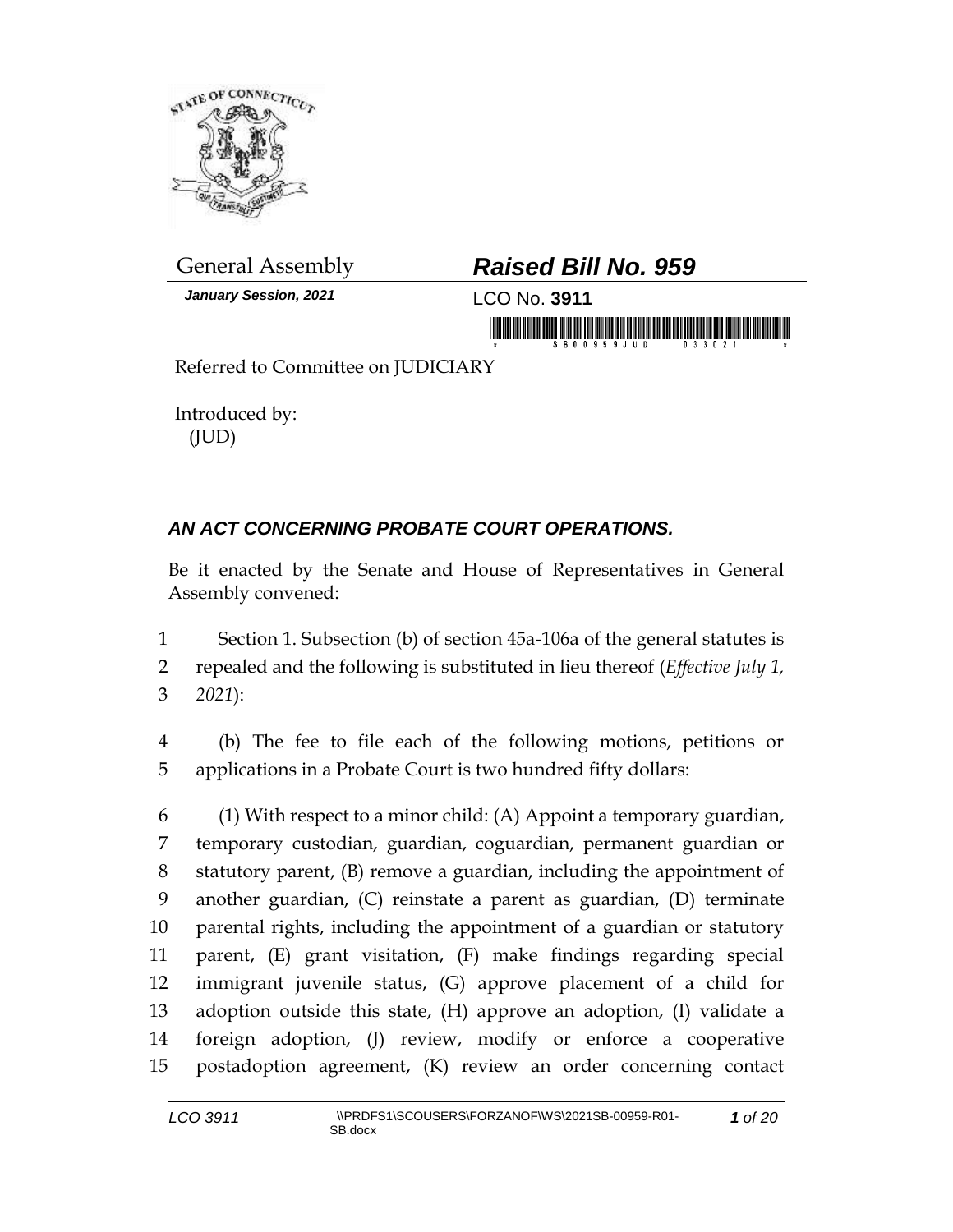between an adopted child and his or her siblings, (L) resolve a dispute concerning a standby guardian, (M) approve a plan for voluntary services provided by the Department of Children and Families, (N) determine whether the termination of voluntary services provided by the Department of Children and Families is in accordance with applicable regulations, (O) conduct an in-court review to modify an 22 order,  $(P)$  grant emancipation,  $(Q)$  grant approval to marry,  $(R)$  transfer funds to a custodian under sections 45a-557 to 45a-560b, inclusive, (S) appoint a successor custodian under section 45a-559c, (T) resolve a dispute concerning custodianship under sections 45a-557 to 45a-560b, inclusive, and (U) grant authority to purchase real estate;

(2) Determine paternity;

 (3) Determine the age and date of birth of an adopted person born outside the United States;

 (4) With respect to adoption records: (A) Appoint a guardian ad litem for a biological relative who cannot be located or appears to be incompetent, (B) appeal the refusal of an agency to release information, (C) release medical information when required for treatment, and (D) grant access to an original birth certificate;

(5) Approve an adult adoption;

 (6) With respect to a conservatorship: (A) Appoint a temporary conservator, conservator or special limited conservator, (B) change residence, terminate a tenancy or lease, sell or dispose household furnishings, or place in a long-term care facility, (C) determine 40 competency to vote, (D) approve a support allowance for a spouse,  $(E)$  grant authority to elect the spousal share, (F) grant authority to purchase real estate, (G) give instructions regarding administration of a joint asset or liability, (H) distribute gifts, (I) grant authority to consent to involuntary medication, (J) determine whether informed consent has been given for voluntary admission to a hospital for psychiatric disabilities, (K) determine life-sustaining medical treatment, (L) transfer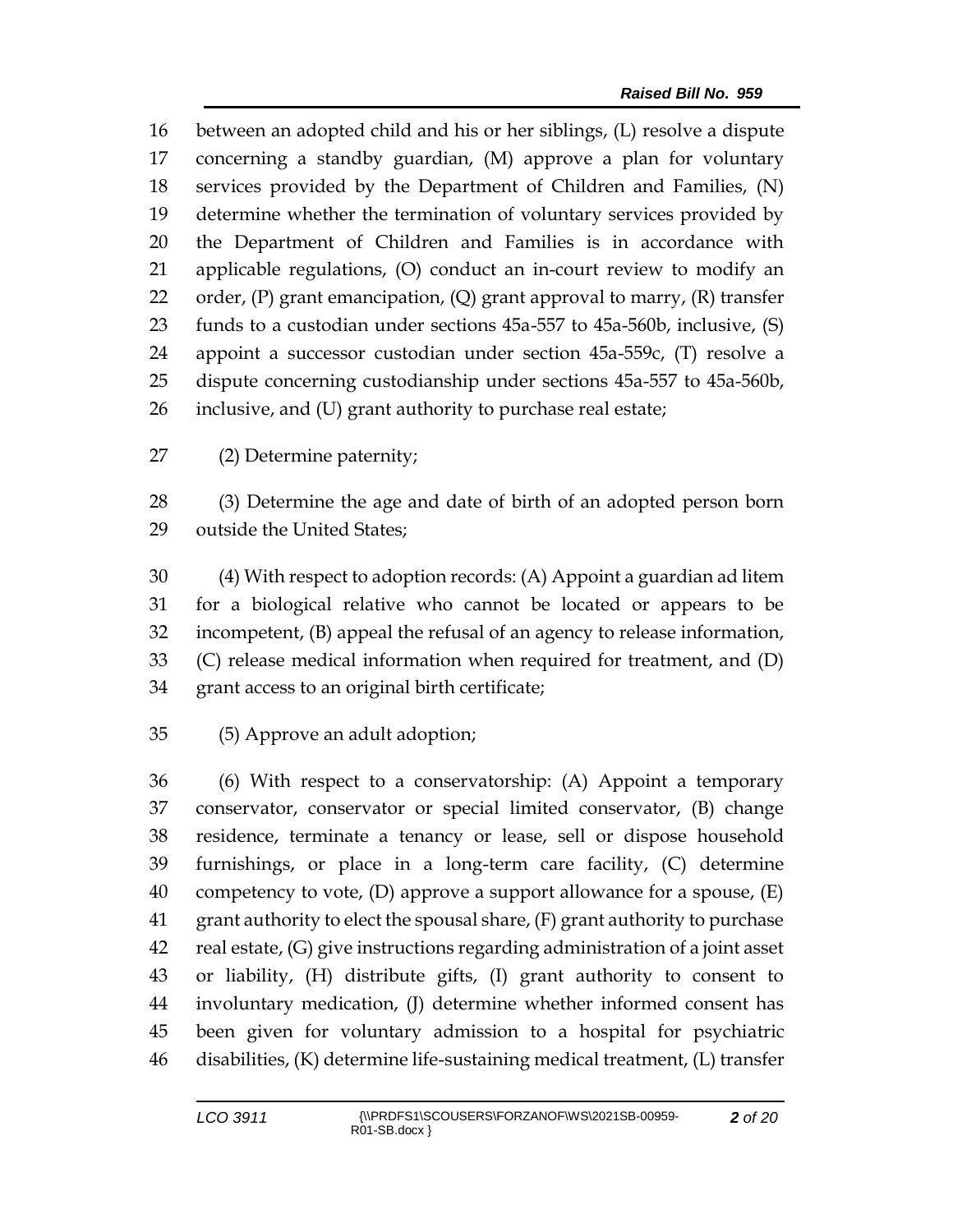to or from another state, (M) modify the conservatorship in connection with a periodic review, (N) excuse accounts under rules of procedure approved by the Supreme Court under section 45a-78, (O) terminate the conservatorship, and (P) grant a writ of habeas corpus;

 (7) With respect to a power of attorney: (A) Compel an account by an agent, (B) review the conduct of an agent, (C) construe the power of attorney, and (D) mandate acceptance of the power of attorney;

 (8) Resolve a dispute concerning advance directives or life-sustaining medical treatment when the individual does not have a conservator or guardian;

 (9) With respect to an elderly person, as defined in section 17b-450: (A) Enjoin an individual from interfering with the provision of protective services to such elderly person, and (B) authorize the Commissioner of Social Services to enter the premises of such elderly person to determine whether such elderly person needs protective services;

 (10) With respect to an adult with intellectual disability: (A) Appoint a temporary limited guardian, guardian or standby guardian, (B) grant visitation, (C) determine competency to vote, (D) modify the guardianship in connection with a periodic review, (E) determine life- sustaining medical treatment, (F) approve an involuntary placement, (G) review an involuntary placement, (H) authorize a guardian to manage the finances of such adult, and (I) grant a writ of habeas corpus;

 (11) With respect to psychiatric disability: (A) Commit an individual for treatment, (B) issue a warrant for examination of an individual at a general hospital, (C) determine whether there is probable cause to continue an involuntary confinement, (D) review an involuntary confinement for possible release, (E) authorize shock therapy, (F) authorize medication for treatment of psychiatric disability, (G) review the status of an individual under the age of sixteen as a voluntary patient, and (H) recommit an individual under the age of sixteen for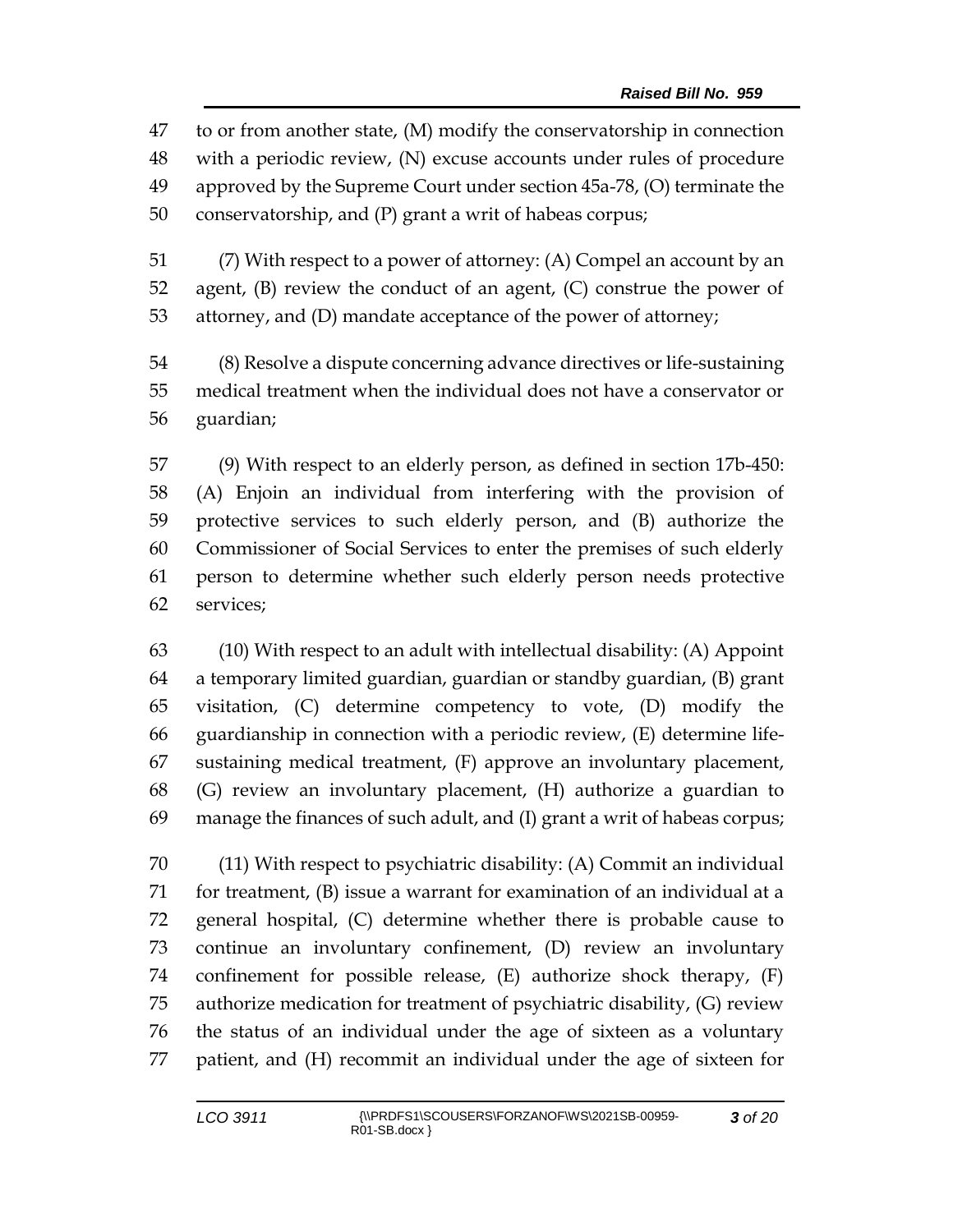further treatment;

 (12) With respect to drug or alcohol dependency: (A) Commit an individual for treatment, (B) recommit an individual for further treatment, and (C) terminate an involuntary confinement;

 (13) With respect to tuberculosis: (A) Commit an individual for treatment, (B) issue a warrant to enforce an examination order, and (C) terminate an involuntary confinement;

 (14) Compel an account by the trustee of an inter vivos trust, custodian under sections 45a-557 to 45a-560b, inclusive, or treasurer of an ecclesiastical society or cemetery association;

 (15) With respect to a testamentary or inter vivos trust: (A) Construe, 89 validate, divide, combine, reform, modify or terminate the trust,  $(B)$  enforce the provisions of a pet trust, **[**and**]** (C) excuse a final account under rules of procedure approved by the Supreme Court under section 45a-78, and (D) assume jurisdiction of an out-of-state trust;

(16) Authorize a fiduciary to establish a trust;

(17) Appoint a trustee for a missing person;

(18) Change a person's name;

(19) Issue an order to amend the birth certificate of an individual born

in another state to reflect a gender change;

 (20) Require the Department of Public Health to issue a delayed birth certificate;

- (21) Compel the board of a cemetery association to disclose the minutes of the annual meeting;
- (22) Issue an order to protect a grave marker;
- (23) Restore rights to purchase, possess and transport firearms;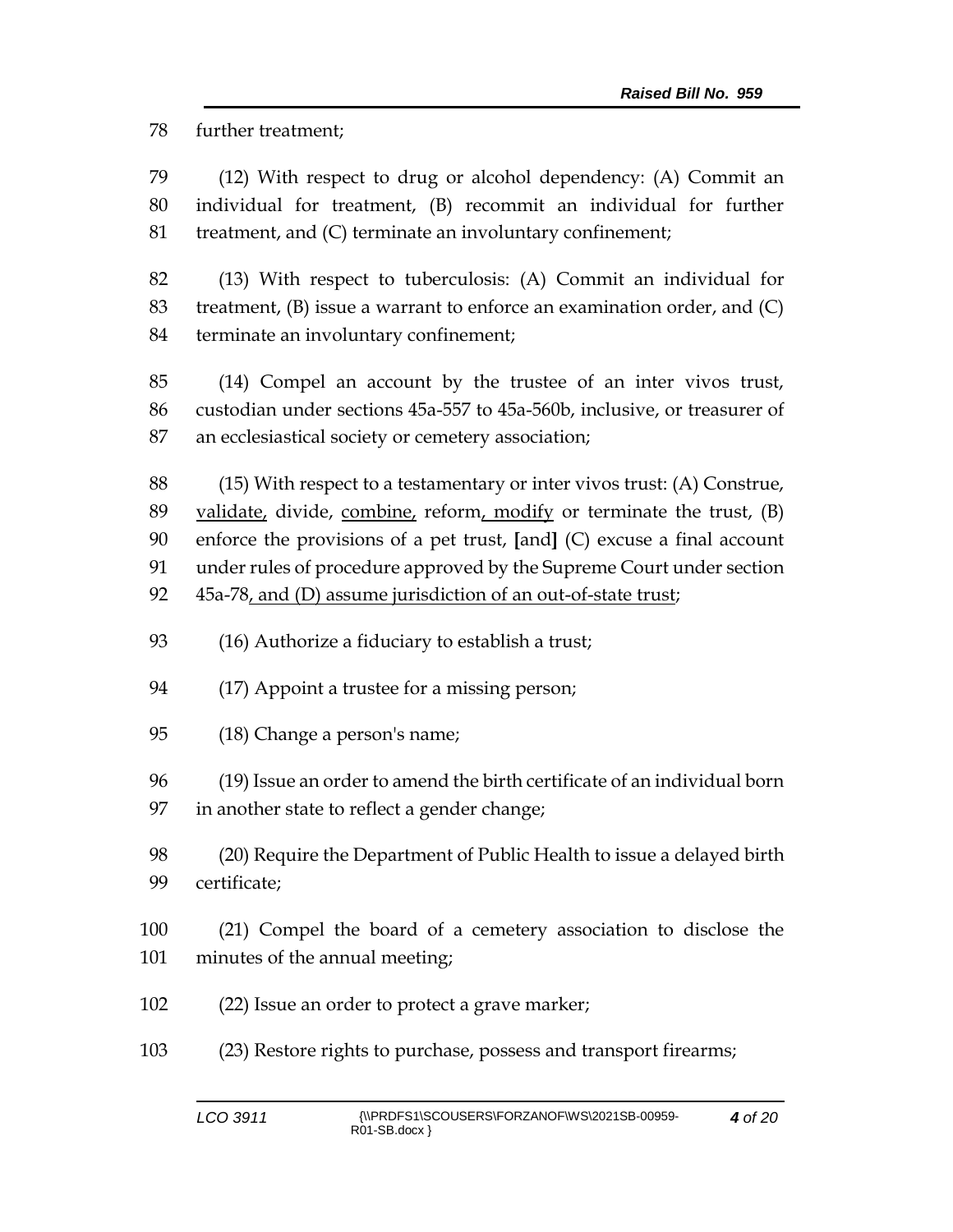(24) Issue an order permitting sterilization of an individual;

 (25) Approve the transfer of structured settlement payment rights; and

 (26) With respect to any case in a Probate Court other than a decedent's estate: (A) Compel or approve an action by the fiduciary, (B) give **[**advice or**]** instruction to the fiduciary, (C) authorize a fiduciary to compromise a claim, (D) list, sell or mortgage real property, (E) determine title to property, (F) resolve a dispute between cofiduciaries or among fiduciaries, (G) remove a fiduciary, (H) appoint a successor fiduciary or fill a vacancy in the office of fiduciary, (I) approve fiduciary or attorney's fees, (J) apply the doctrine of cy pres or approximation, (K) reconsider, modify or revoke an order, and (L) decide an action on a probate bond.

 Sec. 2. Subsection (c) of section 45a-106a of the general statutes is repealed and the following is substituted in lieu thereof (*Effective July 1, 2021*):

 (c) The fee to file a petition for custody of the remains of a deceased person in a Probate Court is one hundred fifty dollars, except that the court shall waive the fee if the state is obligated to pay funeral and burial expenses under section 17b-84 or 17b-131.

 Sec. 3. Subdivision (4) of subsection (b) of section 45a-107 of the general statutes is repealed and the following is substituted in lieu thereof (*Effective July 1, 2021)*:

 (4) In any matter in which the Commissioner of Administrative Services is the legal representative of the estate pursuant to section 4a- 16, the fee shall be the lesser of (A) the amount calculated under subdivisions (1) and (2) of this subsection, or (B) the amount collected by the Commissioner of Administrative Services after paying the expense of funeral and burial in accordance with section 17b-84 or 17b-133 131.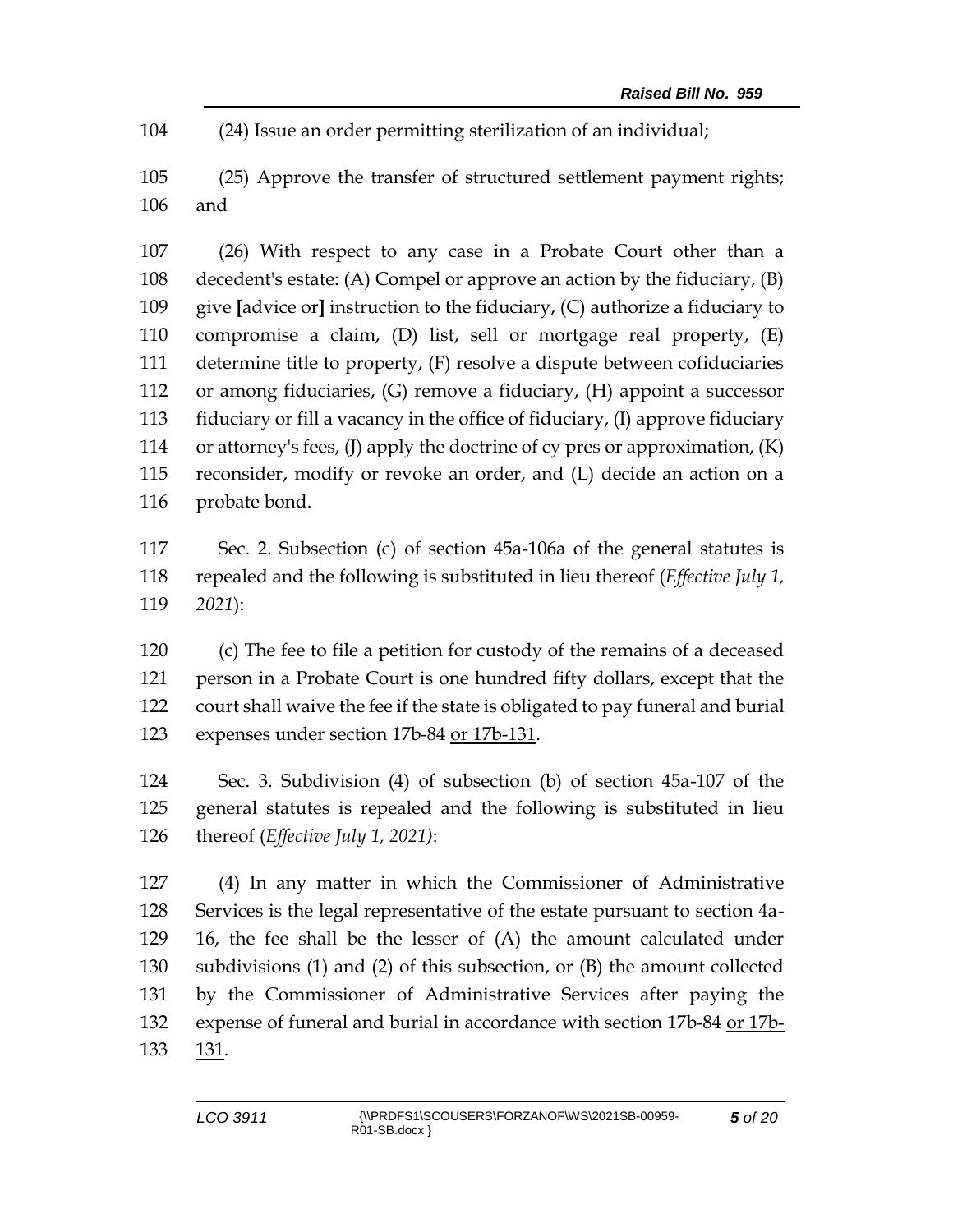Sec. 4. Subdivision (4) of subsection (c) of section 45a-107 of the general statutes is repealed and the following is substituted in lieu thereof (*Effective July 1, 2021*):

 (4) In any matter in which the Commissioner of Administrative Services is the legal representative of the estate pursuant to section 4a- 16, the fee shall be the lesser of (A) the amount calculated under subdivisions (1) and (2) of this subsection, or (B) the amount collected by the Commissioner of Administrative Services after paying the expense of funeral and burial in accordance with section 17b-84 or 17b-131.

 Sec. 5. Section 45a-111 of the general statutes is repealed and the following is substituted in lieu thereof (*Effective July 1, 2021*):

 (a) No fee or expense shall be charged for any proceedings in the settlement of the estate of any member of the armed forces who died while in service in time of war as defined in section 27-103.

 (b) No fees or expenses shall be charged under sections **[**45a-107**]** 45a- 106a to 45a-112, inclusive, as amended by this act, or under section 45a-727 for adoption proceedings involving special needs children.

 (c) If a petitioner or applicant to a Probate Court claims that unless his or her obligation to pay the fees and the necessary expenses of the action, including the expense of service of process, is waived, such petitioner or applicant will be deprived by reason of his or her indigency of his or her right to bring a petition or application to such court or that he or she is otherwise unable to pay the fees and necessary expenses of the action, he or she may file with the clerk of such Probate Court an application for waiver of payment of such fees and necessary expenses. Such application shall be signed under penalty of false statement, shall state the applicant's financial circumstances, and shall identify the fees and expenses sought to be waived and the approximate amount of each. If the court finds that the applicant is unable to pay such fees and expenses, it shall order such fees and expenses waived. If such expenses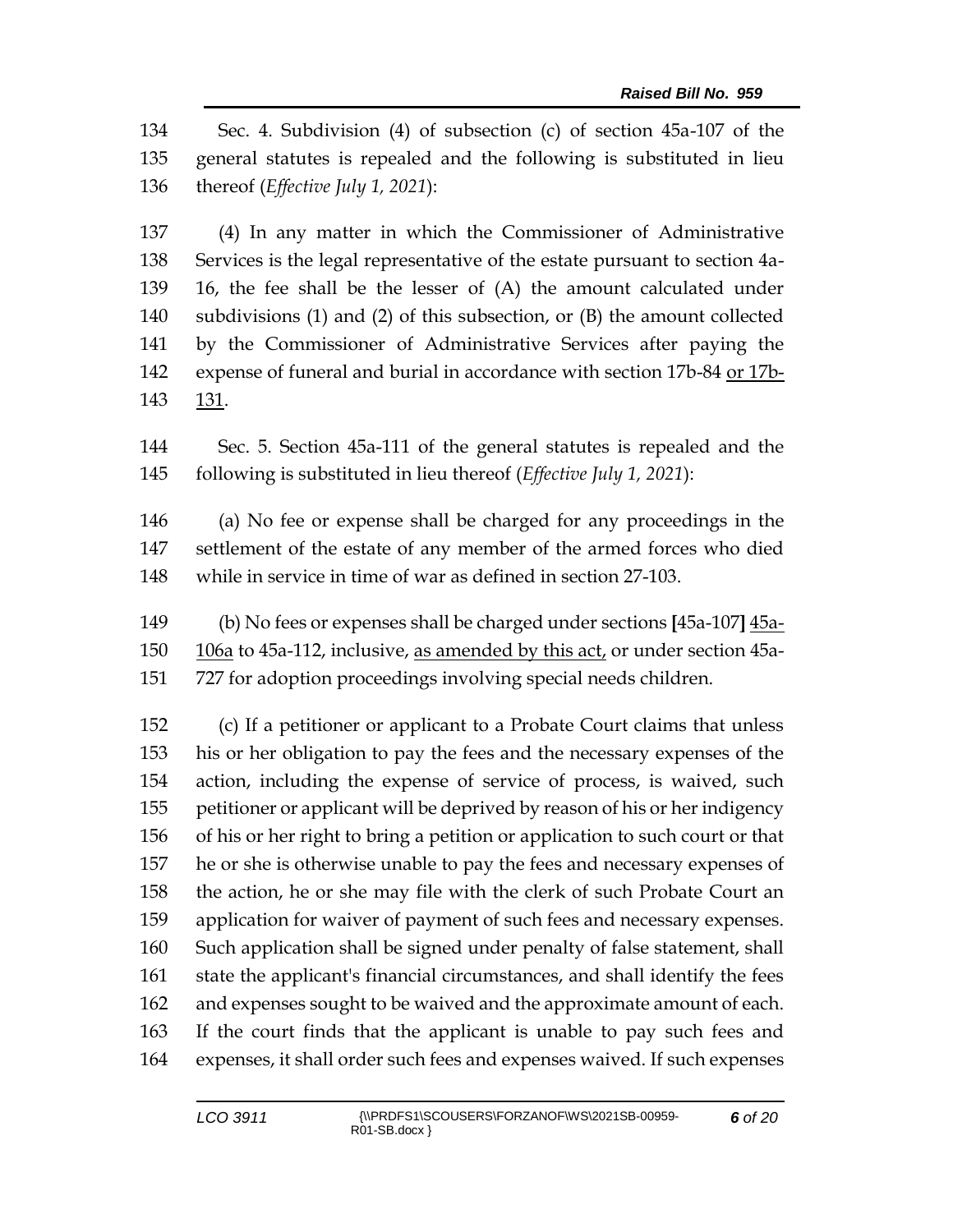include the expense of service of process, the court, in its order, shall indicate the method of service authorized and the expense of such service shall be paid from funds appropriated to the Judicial Department, except that, if funds have not been included in the budget of the Judicial Department for such expenses, such expenses shall be paid from the Probate Court Administration Fund.

 (d) The court may, in its discretion, postpone payment of any **[**entry**]** filing fee or other fee or expense due under sections **[**45a-107**]** 45a-106a to 45a-112, inclusive, as amended by this act, and enter any matter if it appears to the court that to require such **[**entry**]** filing fee or other fee or expense to accompany submission of the matter would cause undue delay or hardship, but in such case the applicant, petitioner or moving party shall be liable for the **[**entry**]** filing fee and all other fees and expenses upon receipt of an invoice therefor from the court.

 (e) Any fee or expense charged under the provisions of sections **[**45a- 107**]** 45a-106a to 45a-112, inclusive, as amended by this act, shall not be 181 subject to the tax imposed under chapter 219.

 Sec. 6. Section 45a-112 of the general statutes is repealed and the following is substituted in lieu thereof (*Effective July 1, 2021*):

 When the state or any of its agencies is an applicant, petitioner or moving party commencing a matter in a Probate Court, or is otherwise liable for the fees or expenses under sections **[**45a-107**]** 45a-106a to 45a-187 112, inclusive, as amended by this act, the court shall accept such matter without the **[**entry**]** filing fee accompanying the filing thereof, and shall bill the **[**entry**]** filing fee or other fee or expense to the appropriate agency for subsequent payment, which payment shall be due and payable upon receipt of such bill.

 Sec. 7. Section 45a-113a of the general statutes is repealed and the following is substituted in lieu thereof (*Effective July 1, 2021*):

 Whenever a Probate Court determines that a refund is due an applicant, petitioner, moving party or other person for any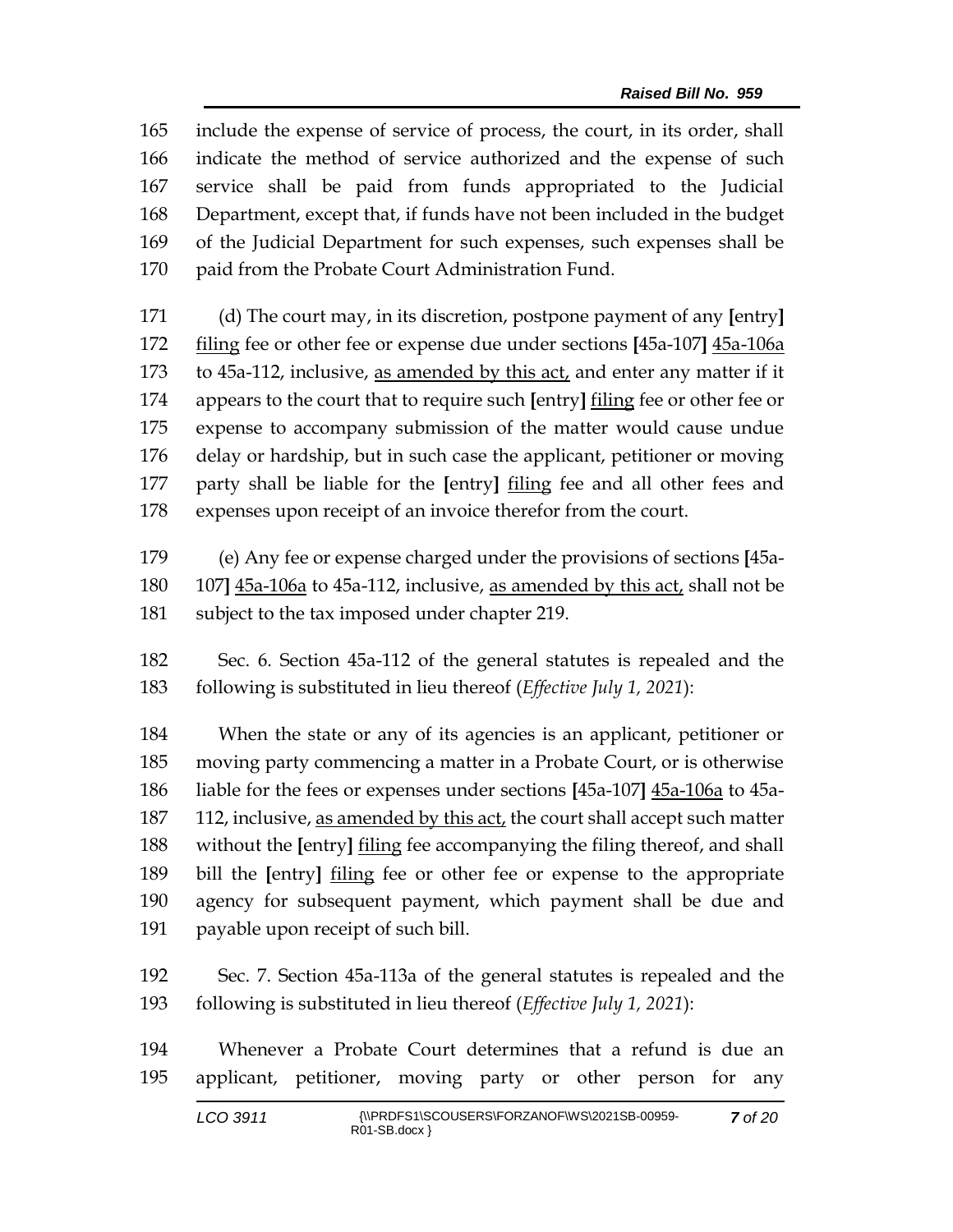overpayment of costs, fees, charges or expenses incurred under the provisions of sections **[**45a-107**]** 45a-106a to 45a-112, inclusive, as amended by this act, the Probate Court Administrator shall, upon receipt of certification of such overpayment by the Probate Court that issued the invoice for such costs, fees, charges or expenses, cause a refund of such overpayment to be issued from the Probate Court Administration Fund.

 Sec. 8. Section 45a-113b of the general statutes is repealed and the following is substituted in lieu thereof (*Effective July 1, 2021*):

 Each court of probate may allow the payment of any fees charged by such court by means of a credit card, charge card, **[**or**]** debit card or an 207 electronic funds transfer and may charge the person making such 208 payment a service fee for any such payment made by any such card or 209 electronic funds transfer. The fee shall not exceed any charge by the card issuer or processing fee for electronic funds transfer, including any discount rate.

 Sec. 9. Subsections (d) to (l), inclusive, of section 45a-186 of the general statutes are repealed and the following is substituted in lieu thereof (*Effective July 1, 2021*):

 (d) An appeal from a decision rendered in any case after a recording of the proceedings is made under section 17a-498, 17a-543, 17a-543a, **[**or**]**  17a-685, or 19a-131b, sections 45a-644 to 45a-667v, inclusive, or section 51-72 or 51-73, shall be on the record and shall not be a trial de novo.

 (e) Each person who files an appeal pursuant to this section shall serve a copy of the complaint on each interested party. The failure of any person to make such service shall not deprive the Superior Court of jurisdiction over the appeal. Notwithstanding the provisions of section 52-50, service of the copy of the complaint shall be by state marshal, constable or an indifferent person. Service shall be in hand or by leaving a copy at the place of residence of the interested party being served or at the address for the interested party on file with the Probate Court,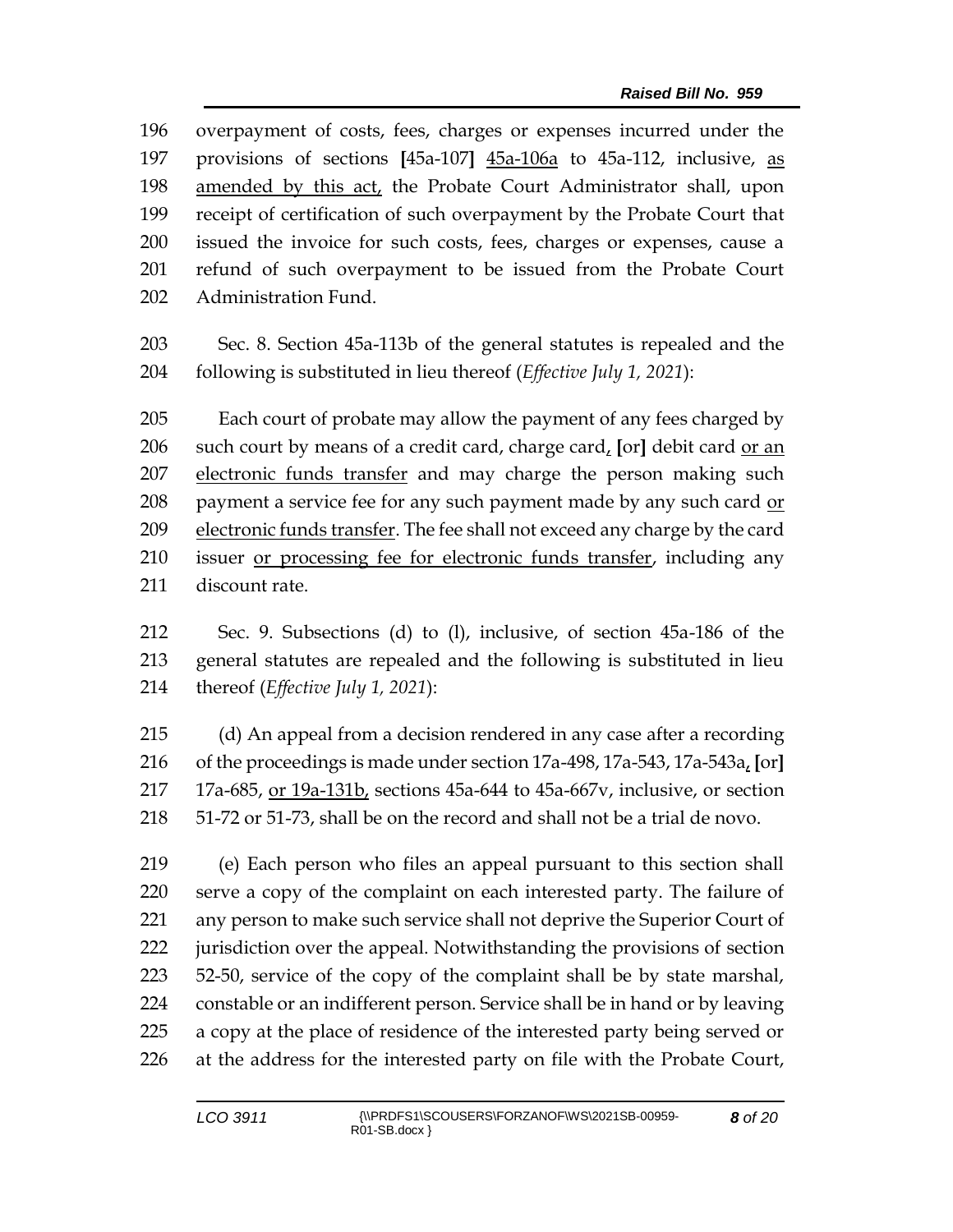except that service on a respondent or conserved person in an appeal from an action under part IV of chapter 802h shall be in hand by a state marshal, constable or an indifferent person.

 (f) In addition to the notice given under subsection (e) of this section, each person who files an appeal pursuant to this section shall mail a copy of the complaint to the Probate Court that rendered the order, denial or decree appealed from. The Probate Court and the probate 234 judge that rendered the order, denial or decree appealed from shall not be made parties to the appeal and shall not be named in the complaint as parties.

 (g) Not later than fifteen days after a person files an appeal under this section, the person who filed the appeal shall file or cause to be filed with the clerk of the Superior Court a document containing (1) the name, address and signature of the person making service, and (2) a statement 241 of the date and manner in which a copy of the complaint was served on each interested party and mailed to the Probate Court that rendered the order, denial or decree appealed from.

 (h) If service has not been made on an interested party, the Superior Court, on motion, shall make such orders of notice of the appeal as are reasonably calculated to notify any necessary party not yet served.

 (i) A hearing in an appeal from probate proceedings under section 17a-77, 17a-80, 17a-498, 17a-510, 17a-511, 17a-543, 17a-543a, 17a-685, 19a- 131b, 45a-650, 45a-654, 45a-660, 45a-674, 45a-676, 45a-681, 45a-682, 45a- 699, 45a-703 or 45a-717 shall commence, unless a stay has been issued pursuant to subsection (j) of this section, not later than ninety days after the appeal has been filed.

 (j) The filing of an appeal under this section shall not, of itself, stay enforcement of the order, denial or decree from which the appeal is taken. A motion for a stay may be made to the Probate Court or the Superior Court. The filing of a motion with the Probate Court shall not preclude action by the Superior Court.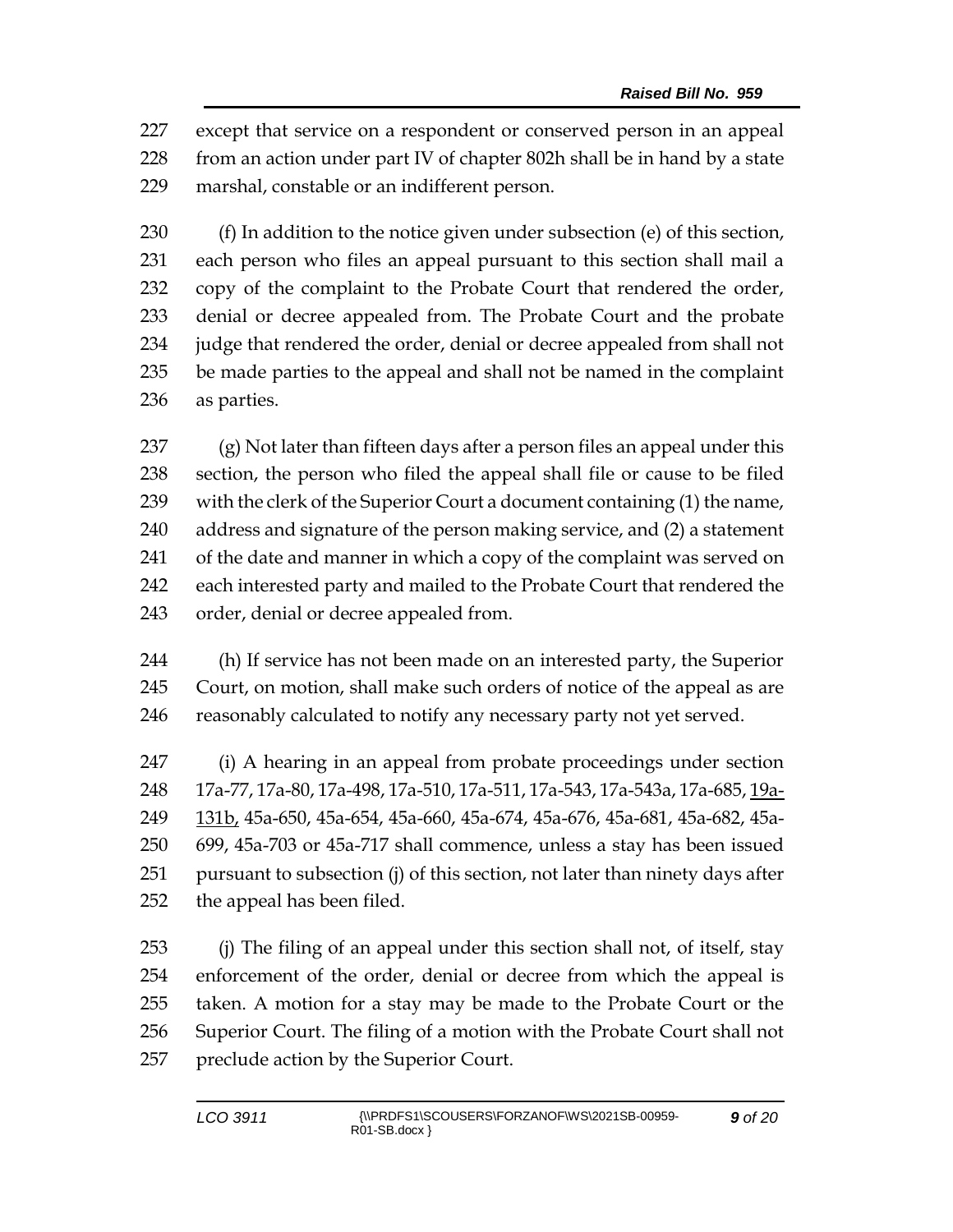(k) Nothing in this section shall prevent any person aggrieved by any order, denial or decree of a Probate Court in any matter, unless otherwise specially provided by law, from filing a petition for a writ of habeas corpus, a petition for termination of involuntary representation or a petition for any other available remedy.

 (l) (1) Except for matters described in subdivision (3) of this subsection, in any appeal filed under this section, the appeal may be referred by the Superior Court to a special assignment probate judge appointed in accordance with section 45a-79b, who is assigned by the Probate Court Administrator for the purposes of such appeal, except that such appeal shall be heard by the Superior Court if any party files a demand for such hearing in writing with the Superior Court not later than twenty days after service of the appeal.

 (2) An appeal referred to a special assignment probate judge pursuant to this subsection shall proceed in accordance with the rules for references set forth in the rules of the judges of the Superior Court.

 (3) The following matters shall not be referred to a special assignment probate judge pursuant to this subsection: Appeals under sections 17a- 75 to 17a-83, inclusive, section 17a-274, sections 17a-495 to 17a-528, inclusive, sections 17a-543, 17a-543a, 17a-685 to 17a-688, inclusive, 19a-278 131b, children's matters as defined in subsection (a) of section 45a-8a, sections 45a-644 to 45a-663, inclusive, 45a-668 to 45a-683, inclusive, and 45a-690 to 45a-700, inclusive, and any matter in a Probate Court heard on the record in accordance with sections 51-72 and 51-73.

 Sec. 10. Section 45a-186a of the general statutes is repealed and the following is substituted in lieu thereof (*Effective July 1, 2021*):

 (a) In an appeal from an order, denial or decree of a Probate Court made after a hearing that is on the record under section 17a-498, 17a- 543, 17a-543a, **[**or**]** 17a-685 or 19a-131b, sections 45a-644 to 45a-667v, inclusive, or section 51-72 or 51-73, not later than thirty days after service is made of such appeal under section 45a-186, or within such further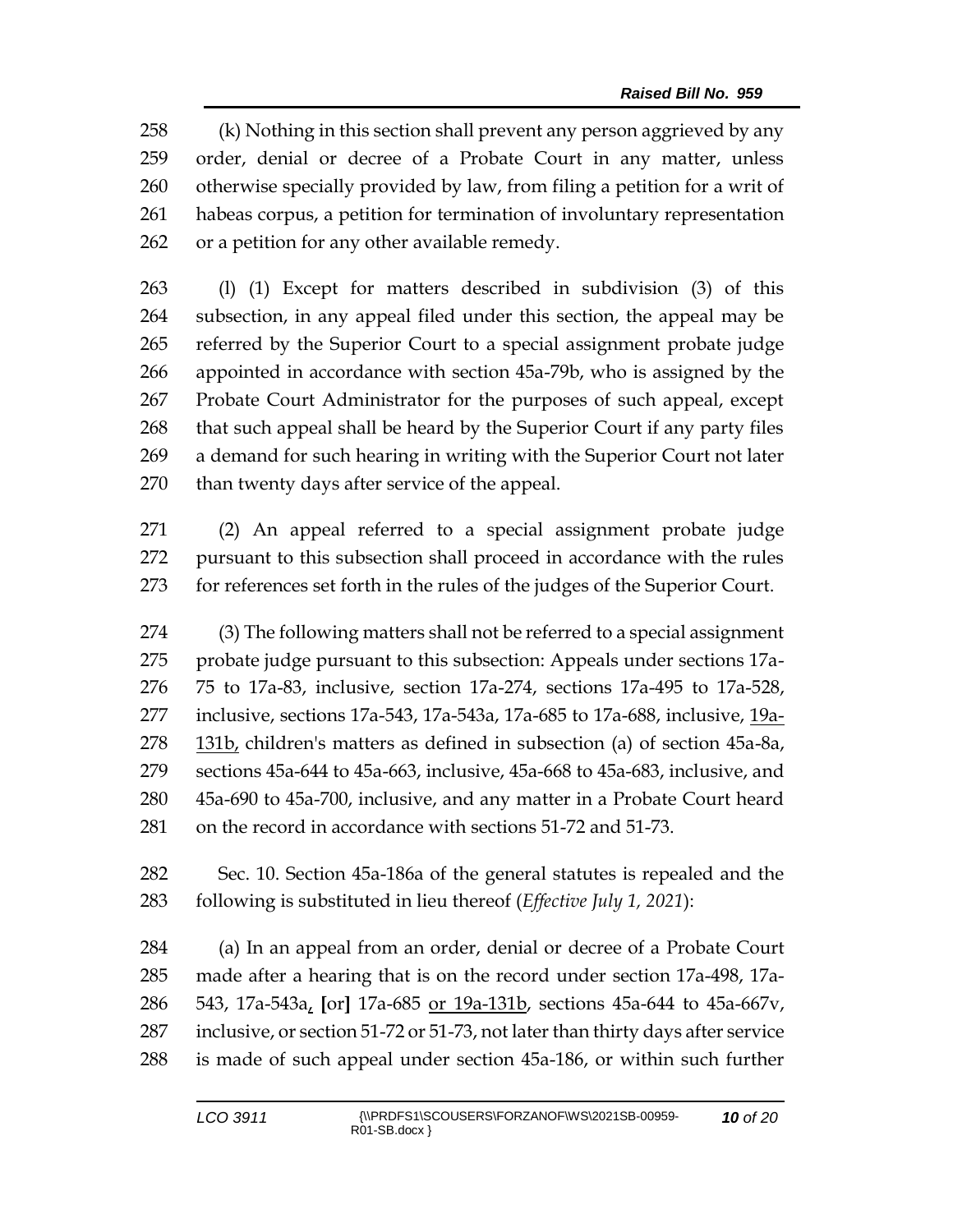time as may be allowed by the Superior Court, the Probate Court shall transcribe any portion of the recording of the proceedings that has not been transcribed. The expense for such transcript shall be charged against the person who filed the appeal, except that if the person who filed the appeal is unable to pay such expense and files an affidavit with the court demonstrating the inability to pay, the expense of the transcript shall be paid by the Probate Court Administrator and paid 296 from the Probate Court Administration Fund.

 (b) The Probate Court shall transmit to the Superior Court the original or a certified copy of the entire record of the proceeding from which the appeal was taken. The record shall include, but not be limited to, the findings of fact and conclusions of law, separately stated, of the Probate Court.

 (c) An appeal from an order, denial or decree made after a hearing on the record under section 17a-498, 17a-543, 17a-543a, **[**or**]** 17a-685 or 19a- 131b, sections 45a-644 to 45a-667v, inclusive, or section 51-72 or 51-73, shall be heard by the Superior Court without a jury, and may be referred to a state referee appointed under section 51-50*l*. The appeal shall be confined to the record. If alleged irregularities in procedure before the Probate Court are not shown in the record or if facts necessary to establish such alleged irregularities in procedure are not shown in the record, proof limited to such alleged irregularities may be taken in the Superior Court. The Superior Court, on request of any party, shall hear oral argument and receive written briefs.

 Sec. 11. Section 45a-186b of the general statutes is repealed and the following is substituted in lieu thereof (*Effective July 1, 2021*):

 In an appeal taken under section 45a-186 from a matter heard on the record in the Probate Court under section 17a-498, 17a-543, 17a-543a, **[**or**]** 17a-685, or 19a-131b, sections 45a-644 to 45a-667v, inclusive, or section 51-72 or 51-73, the Superior Court shall not substitute its judgment for that of the Probate Court as to the weight of the evidence on questions of fact. The Superior Court shall affirm the decision of the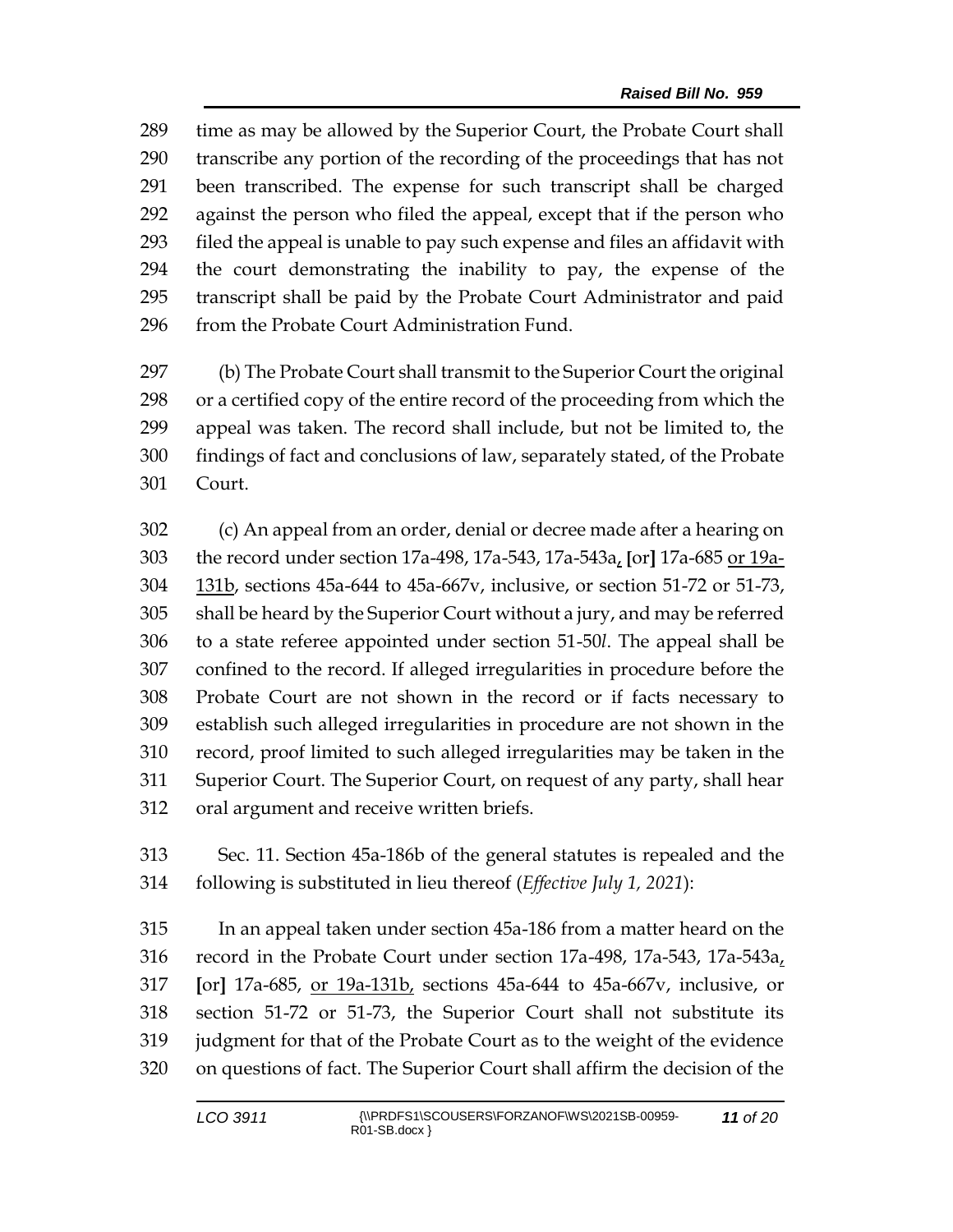Probate Court unless the Superior Court finds that substantial rights of the person appealing have been prejudiced because the findings, inferences, conclusions or decisions are: (1) In violation of the federal or state constitution or the general statutes, (2) in excess of the statutory authority of the Probate Court, (3) made on unlawful procedure, (4) affected by other error of law, (5) clearly erroneous in view of the reliable, probative and substantial evidence on the whole record, or (6) arbitrary or capricious or characterized by abuse of discretion or clearly unwarranted exercise of discretion. If the Superior Court finds such prejudice, the Superior Court shall sustain the appeal and, if appropriate, may render a judgment that modifies the Probate Court's order, denial or decree or remand the case to the Probate Court for further proceedings. For the purposes of this section, a remand is a final judgment.

 Sec. 12. Section 45a-597 of the general statutes is repealed and the following is substituted in lieu thereof (*Effective July 1, 2021*):

 (a) Upon the death of a **[**minor**]** person with respect to whose estate a guardian or conservator has been duly appointed by a **[**court of probate**]** Probate Court, has qualified and is acting as such, **[**and upon the death of a person with respect to whose estate a conservator has been duly appointed, has qualified and is acting as such,**]** if (1) the estate consists entirely of personalty, and (2) the estate remaining in the hands of the guardian or conservator at the time of the death of the **[**protected**]** person is not more than sufficient to pay expenses incurred during the lifetime of the **[**protected**]** person and not paid as of the date of death, administration expenses necessary to the settlement of the fiduciary's final account and the funeral expenses, including the cost of a suitable monument and cemetery plot, then such guardian or conservator may pay such expenses and take credit therefor on his final account. The payments shall be subject to the limitations set forth in sections 17b-95 and 17b-300.

 (b) If the estate is less than sufficient to pay all such expenses in full, the provisions of section 45a-365 as to order of payment shall govern.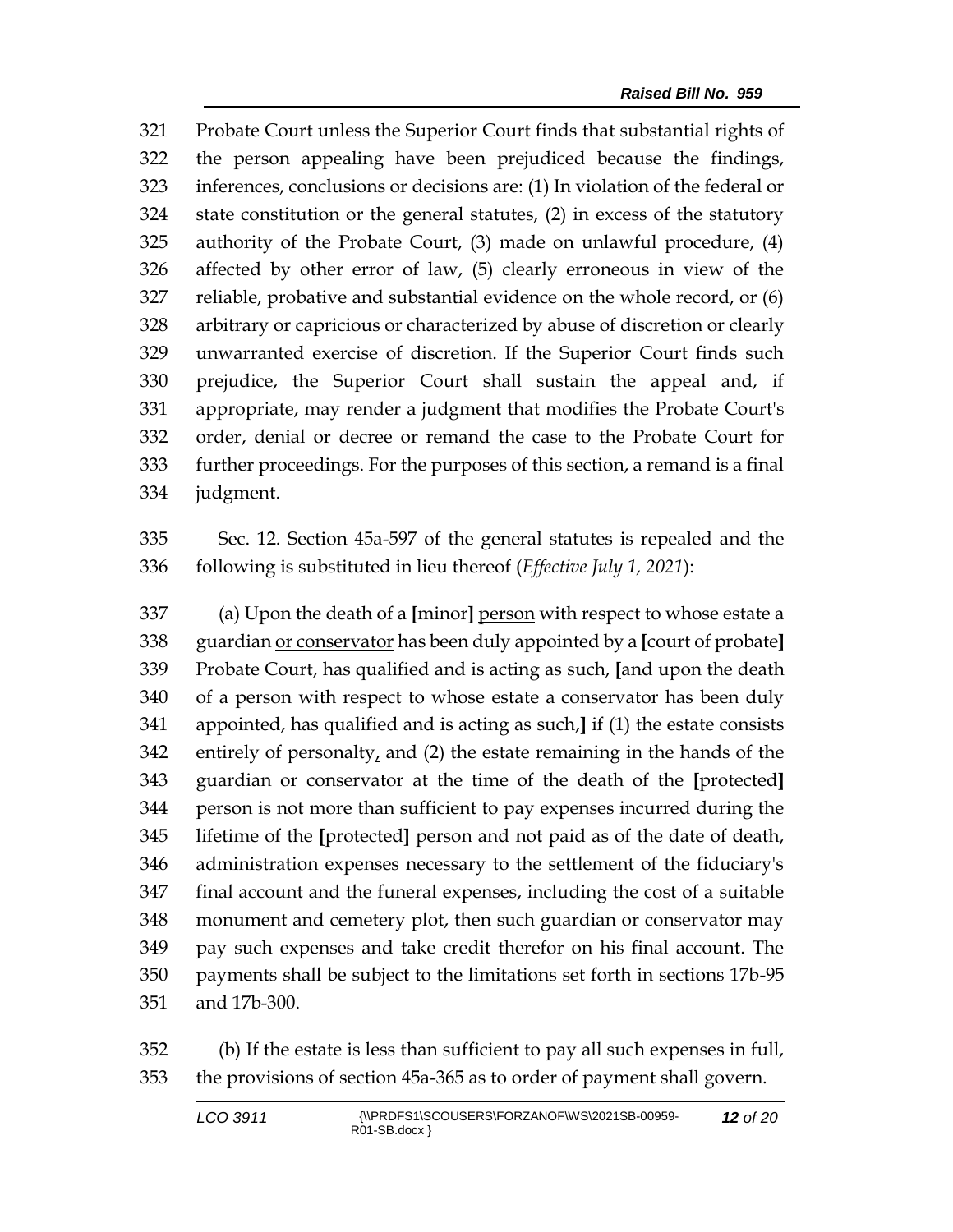Sec. 13. Subsection (c) of section 46b-172a of the general statutes is repealed and the following is substituted in lieu thereof (*Effective July 1, 2021*):

 (c) The child shall be made a party to the action. **[**and**]** If the child is a minor at the time of the proceedings, the minor child shall be represented by a guardian ad litem appointed by the court in accordance with section 45a-708. Payment for the guardian ad litem shall be made in accordance with such section from funds appropriated to the Judicial Department, except that, if funds have not been included in the budget of the Judicial Department for such purposes, such payment shall be made from the Probate Court Administration Fund.

 Sec. 14. Subsection (k) of section 17a-11 of the general statutes is repealed and the following is substituted in lieu thereof (*Effective July 1, 2021*):

 (k) Upon motion of any interested party in a Probate Court proceeding under this section, the Probate Court of record may transfer the file for cause shown to a Probate Court for a district other than the district in which the initial or permanency hearing was held. **[**The file shall be transferred by the Probate Court of record making copies of all recorded documents in the court file, certifying each of them, and delivering the certified copies to the Probate Court to which the matter is transferred.**]** Upon issuance of an order to transfer a file under this subsection, the transferring court shall transmit a digital image of each document in the court file to the transferee court using the document management system maintained by the Office of the Probate Court Administrator. The transferee court shall thereupon assume jurisdiction over the voluntary admission in accordance with the provisions of this section.

 Sec. 15. Subsection (b) of section 17a-274 of the general statutes is repealed and the following is substituted in lieu thereof (*Effective July 1, 2021*):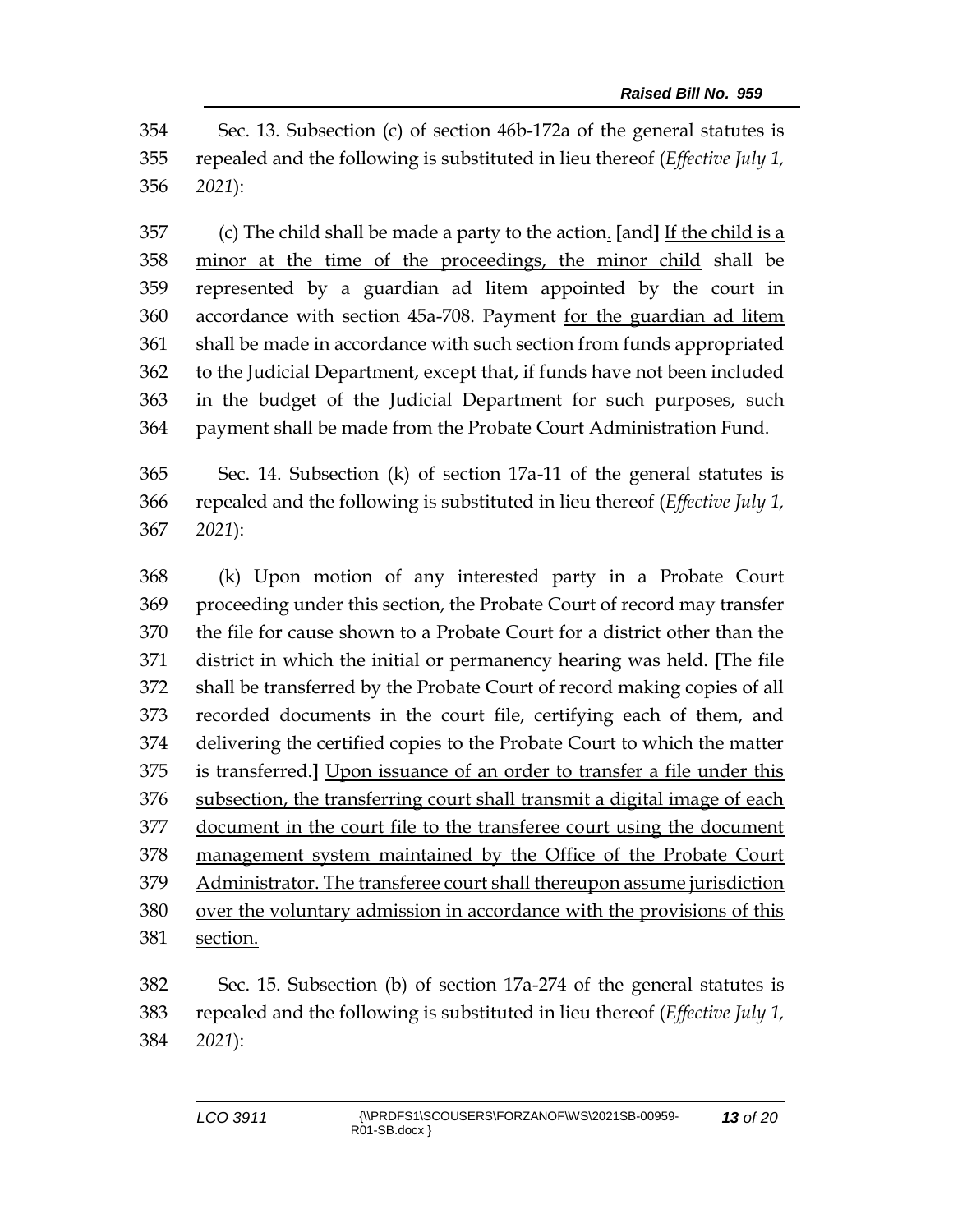(b) A petition to the Probate Court for placement under this section may be filed by any interested party. The petition and all records of Probate Court proceedings held as a result of the filing of such petition shall be confidential and shall not be open to public inspection by or disclosed to any person, except that (1) such records shall be available 390 to  $(A)$  the parties in any such case and their counsel,  $(B)$  the Department of Developmental Services, and (C) the **[**office**]** Office of the Probate Court Administrator; (2) if the court appoints a legal representative, the names of the legal representative and the protected person shall be public; and (3) the court may, after hearing with notice to the respondent, the respondent's counsel, the legal representative and the Department of Developmental Services, permit records to be disclosed for cause shown. The petition shall allege that the respondent is a person with intellectual disability and (A) is unable to provide for himself or herself at least one of the following: Education, habilitation, care for personal health and mental health needs, meals, clothing, safe shelter or protection from harm; (B) has no family or legal representative or other person to care for the respondent or the respondent's family or the legal representative or other person can no longer provide adequate care for the respondent; (C) is unable to obtain adequate, appropriate services which would enable the respondent to receive care, treatment and education or habilitation without placement by a Probate Court; and (D) is not willing to be placed under the custody and control of the Department of Developmental Services or its agents or voluntary admission has been sought by the legal representative of the respondent and such voluntary admission has been opposed by the protected person or the protected person's next of kin.

 Sec. 16. Section 45a-9a of the general statutes is repealed and the following is substituted in lieu thereof (*Effective July 1, 2021*):

 Any person seeking on-line access to any data processing system operated by the **[**office**]** Office of the Probate Court Administrator, or seeking, in any other medium, information stored in such data processing system, may be required to pay to the **[**office**]** Office of the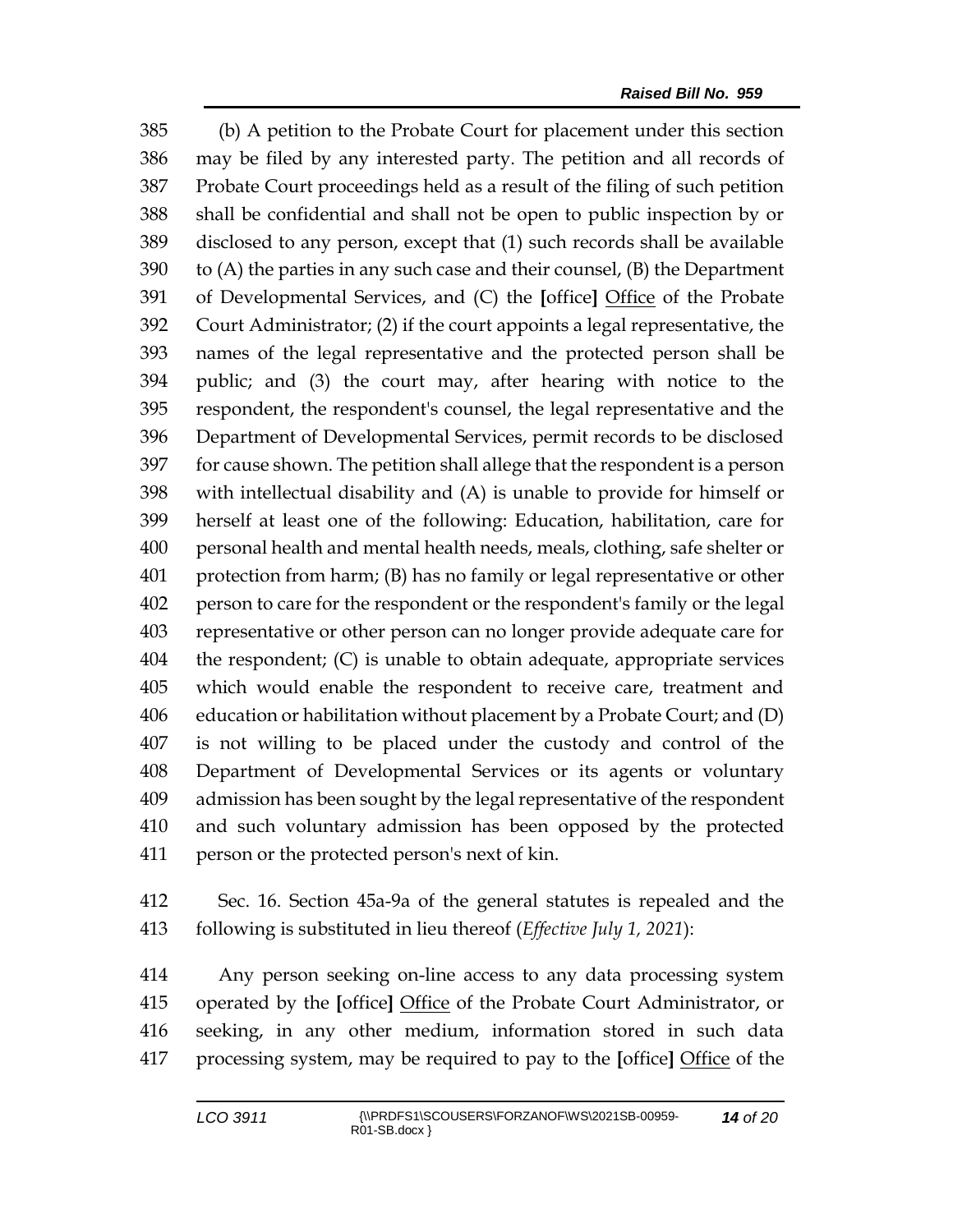Probate Court Administrator an amount, as established in a fee schedule determined by the Probate Court Administrator, for deposit in the Probate Court Administration Fund established in section 45a-82. Such fee schedule may include reasonable charges for personal services, fringe benefits, supplies and any other expenses related to maintaining, improving and providing such data processing services including, but not limited to, program modifications, training expenses, central processor user time and the rental and maintenance of equipment.

 Sec. 17. Subsection (c) of section 45a-27 of the general statutes is repealed and the following is substituted in lieu thereof (*Effective July 1, 2021*):

 (c) The curriculum for the courses required by subsection (b) of this section shall be established by the Probate Court Administrator and shall be designed to establish a minimum level of proficiency by judges of probate. The courses shall be given by qualified instructors approved by the Probate Court Administrator. The Probate Court Administrator may waive completion of a course required by subdivision (2) of subsection (b) on demonstration by a probate judge of proficiency in the subject matter. The Probate Court Administrator may, for good cause, allow a probate judge to satisfy a requirement of subsection (b) of this section by auditing, at the **[**office**]** Office of the Probate Court Administrator or at such other place as the Probate Court Administrator may designate, instructional tapes approved by the Probate Court Administrator. The Probate Court Administrator shall adopt appropriate time requirements for training of a probate judge elected in a special election and may modify other requirements of this section as circumstances may require.

 Sec. 18. Subsection (e) of section 45a-65 of the general statutes is repealed and the following is substituted in lieu thereof (*Effective July 1, 2021*):

 (e) Except as provided in subsections (g) and (h) of section 45a-63, all decisions of the council shall be public record and shall be available for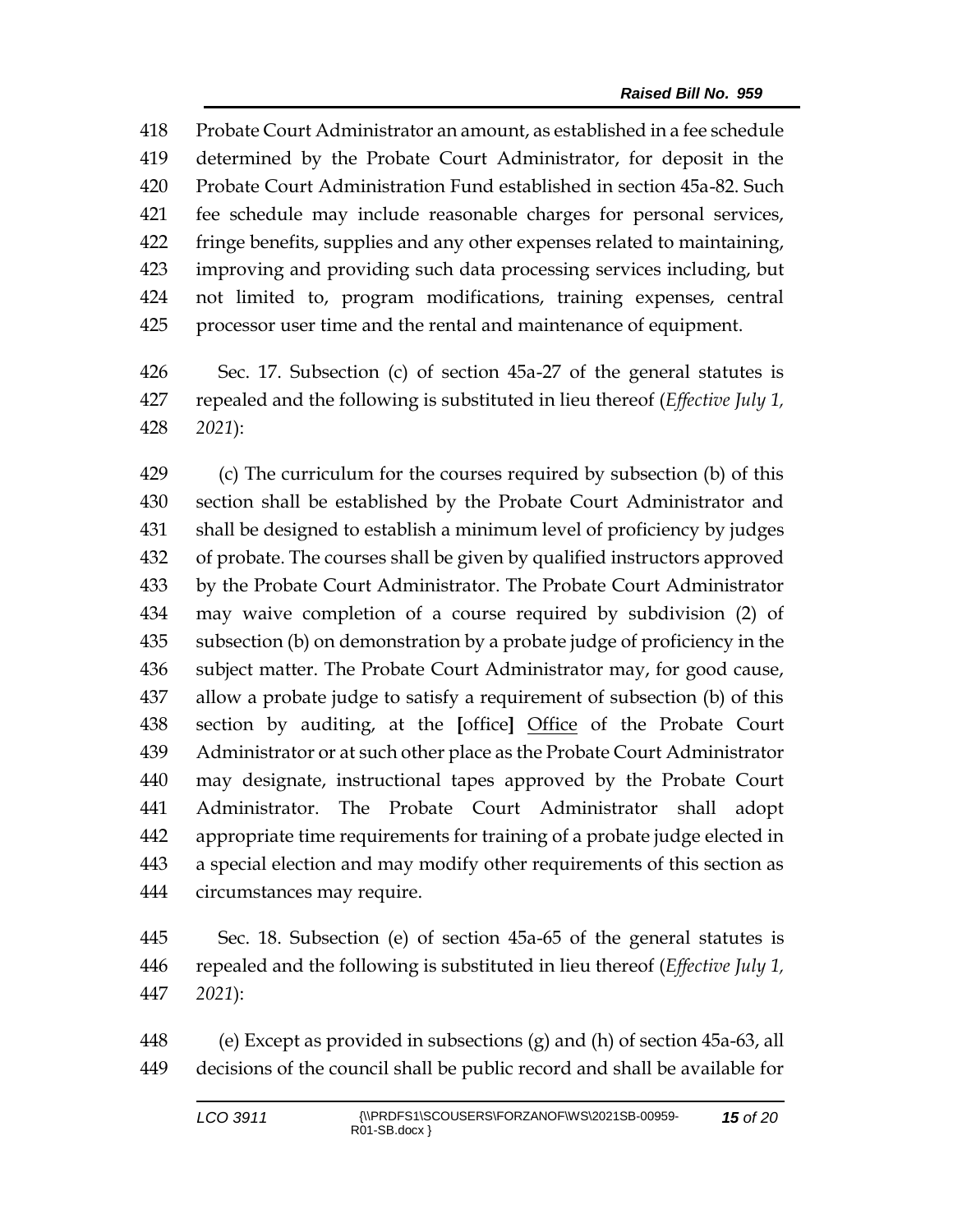inspection at the **[**office**]** Office of the Probate Court Administrator.

 Sec. 19. Subsection (d) of section 45a-68 of the general statutes is repealed and the following is substituted in lieu thereof (*Effective July 1, 2021*):

 (d) The financial statement and disclosure, except as otherwise provided in this section, shall be open to inspection at the **[**office**]** Office of the Probate Court Administrator.

 Sec. 20. Section 45a-76 of the general statutes is repealed and the following is substituted in lieu thereof (*Effective July 1, 2021*):

 The Probate Court Administrator shall file with the Chief Court Administrator, on or before the first day of April of each even-numbered year, a report of the business of the **[**office**]** Office of the Probate Court Administrator during the biennium ending on the preceding June thirtieth, together with any information that the Chief Court Administrator may request.

 Sec. 21. Subsection (a) of section 45a-80 of the general statutes is repealed and the following is substituted in lieu thereof (*Effective July 1, 2021*):

 (a) The Commissioner of Administrative Services shall provide such office space for the conduct of the duties of the **[**office**]** Office of the Probate Court Administrator as the Probate Court Administrator approves. The expenses of the office space shall be paid from the fund established under section 45a-82.

 Sec. 22. Subdivision (1) of subsection (a) of section 45a-84 of the general statutes is repealed and the following is substituted in lieu thereof (*Effective July 1, 2021*):

 (a) (1) On or before April first of each year, the Probate Court Administrator shall prepare a proposed budget for the next succeeding 478 fiscal year beginning July first, for the appropriate expenditures of funds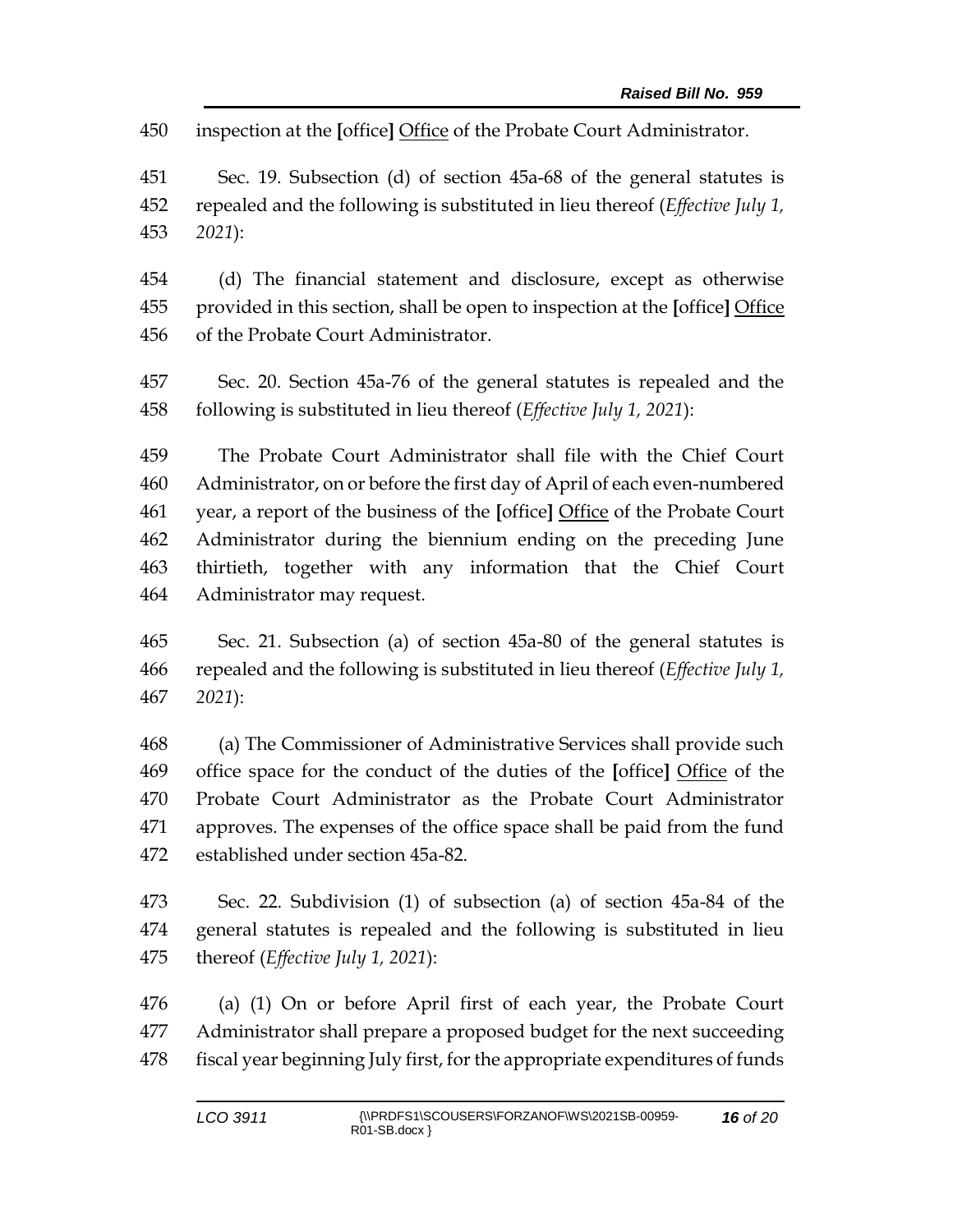from the Probate Court Administration Fund to carry out the statutory duties of the Probate Court Administrator. The proposed budget shall reflect all costs related to the **[**office**]** Office of the Probate Court Administrator and the operation of the **[**courts of probate**]** Probate Courts, including, but not limited to, compensation, group hospitalization and medical and surgical insurance plans and retirement benefits for probate judges and employees. Expenditures in the proposed budget shall not exceed anticipated available funds.

 Sec. 23. Subsection (e) of section 45a-649a of the general statutes is repealed and the following is substituted in lieu thereof (*Effective July 1, 2021*):

 (e) If the respondent or conserved person is indigent, an attorney appointed under this section shall be paid a reasonable rate of compensation. Rates of compensation for such appointed attorneys shall be established by the **[**office**]** Office of the Probate Court Administrator. Such compensation shall be paid from funds appropriated to the Judicial Department. If funds have not been included in the budget of the Judicial Department for such purposes, such compensation shall be paid from the Probate Court Administration Fund.

 Sec. 24. Subsection (c) of section 45a-670 of the general statutes is repealed and the following is substituted in lieu thereof (*Effective July 1, 2021*):

 (c) All records of cases related to guardianship under sections 45a- 669 to 45a-683, inclusive, shall be confidential and shall not be open to public inspection by or disclosed to any person, except that (1) such records shall be available to (A) the parties in any such case and their counsel, (B) the Department of Developmental Services, and (C) the **[**office**]** Office of the Probate Court Administrator; (2) if the court appoints a guardian, the names of the guardian and the protected person shall be public; and (3) the court may, after hearing with notice to the respondent, the respondent's counsel, the guardian and the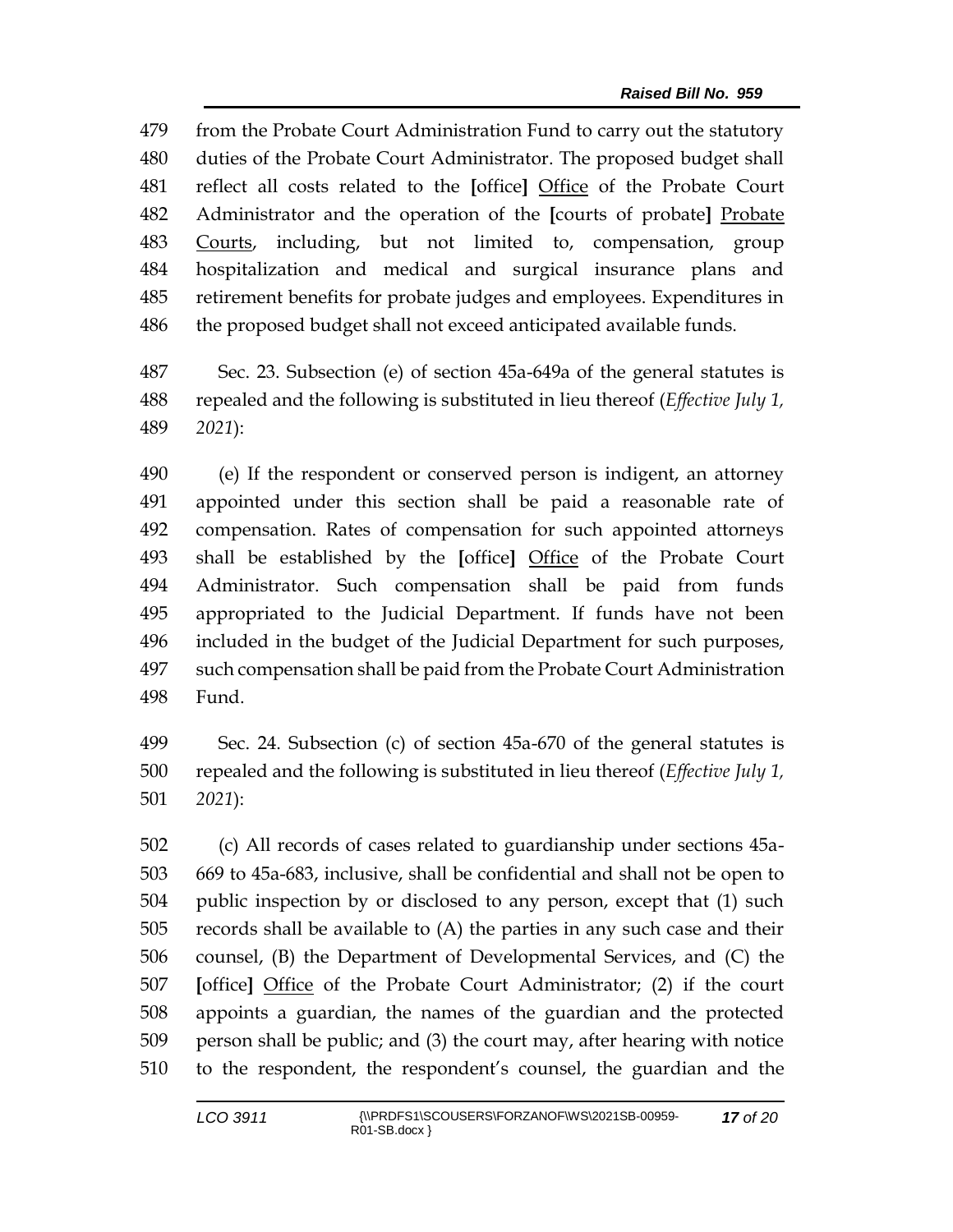Department of Developmental Services, permit records to be disclosed for cause shown.

 Sec. 25. Subsection (a) of section 45a-674 of the general statutes is repealed and the following is substituted in lieu thereof (*Effective July 1, 2021*):

 (a) At any hearing for appointment of a plenary guardian or limited guardian, the court shall receive evidence as to the condition of the respondent, including a written report or testimony by a Department of Developmental Services assessment team appointed by the Commissioner of Developmental Services or his or her designee, no member of which is related by blood, marriage or adoption to either the petitioner or the respondent and each member of which has personally observed or examined the respondent within forty-five days next preceding such hearing. The assessment team shall be comprised of at least two representatives from among appropriate disciplines having expertise in the evaluation of persons alleged to have intellectual disability. The assessment team members shall make their report on a form provided for that purpose by the **[**office**]** Office of the Probate Court Administrator and shall answer questions on such form as fully and completely as possible. The report shall contain specific information regarding the severity of the intellectual disability of the respondent and those specific areas, if any, in which the respondent needs the supervision and protection of a guardian, and shall state upon the form the reasons for such opinions. The petitioner, respondent or the respondent's counsel shall have the right to present evidence and cross- examine witnesses who testify at any hearing on the petition. If the respondent or the respondent's counsel notifies the court not less than three days before the hearing that he or she wishes to cross-examine the witnesses, the court shall order such witnesses to appear. The fees for such assessment team shall be paid from funds appropriated to the Department of Developmental Services.

 Sec. 26. Subsection (g) of section 45a-677 of the general statutes is repealed and the following is substituted in lieu thereof (*Effective July 1,*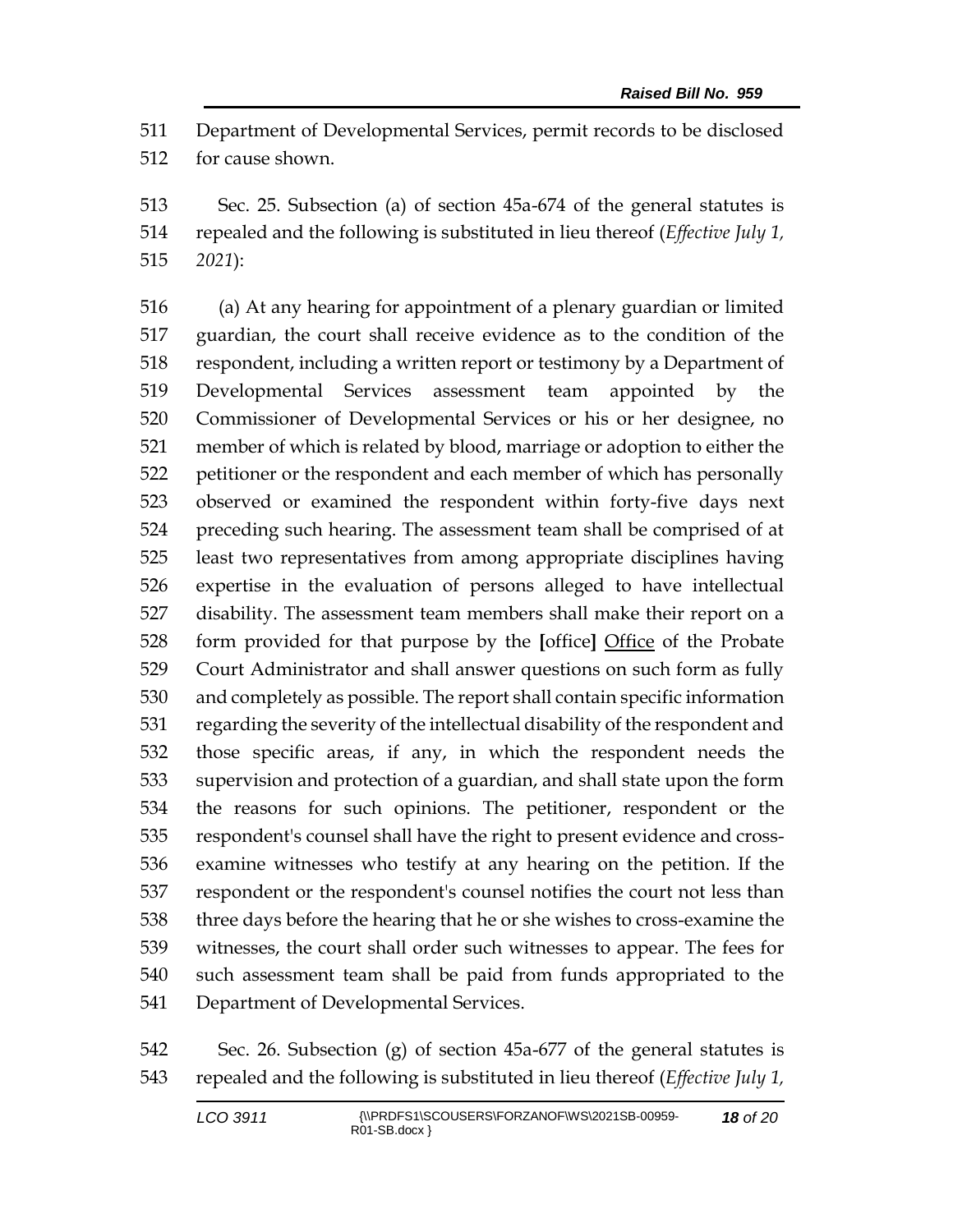*2021*):

 (g) Such reports shall be submitted on a form provided by the **[**office**]** Office of the Probate Court Administrator and shall contain the following information: (1) Significant changes in the capacity of the protected person to meet the essential requirements for the protected person's physical health or safety; (2) the services being provided to the protected person and the relationship of those services to the individual guardianship plan; (3) the significant actions taken by the limited guardian or plenary guardian during the reporting period; (4) any significant problems relating to the guardianship which have arisen during the reporting period; and (5) whether such guardianship, in the opinion of the guardian, should continue, be modified, or be terminated, and the reasons therefor.

 Sec. 27. Subsection (a) of section 45a-754 of the general statutes is repealed and the following is substituted in lieu thereof (*Effective July 1, 2021*):

 (a) All records of cases related to termination of parental rights, removal of a parent as guardian, appointment of a statutory parent, adoption matters, temporary guardianship and emancipation of a minor shall be confidential and shall not be open to inspection by or disclosed to any third party, except that (1) such records shall be available to (A) the parties in any such case and their counsel; (B) the Department of Children and Families; (C) any licensed child-placing agency involved in any such case; (D) any judge or employee of a court of this state who, in the performance of his or her duties, requires access to such records; (E) the **[**office**]** Office of the Probate Court Administrator; and (F) courts of other states under the provisions of sections 46b-115a to 46b-115gg, inclusive; and (2) access to and disclosure of adoption records shall be in accordance with subsection (b) of this section.

> This act shall take effect as follows and shall amend the following sections: